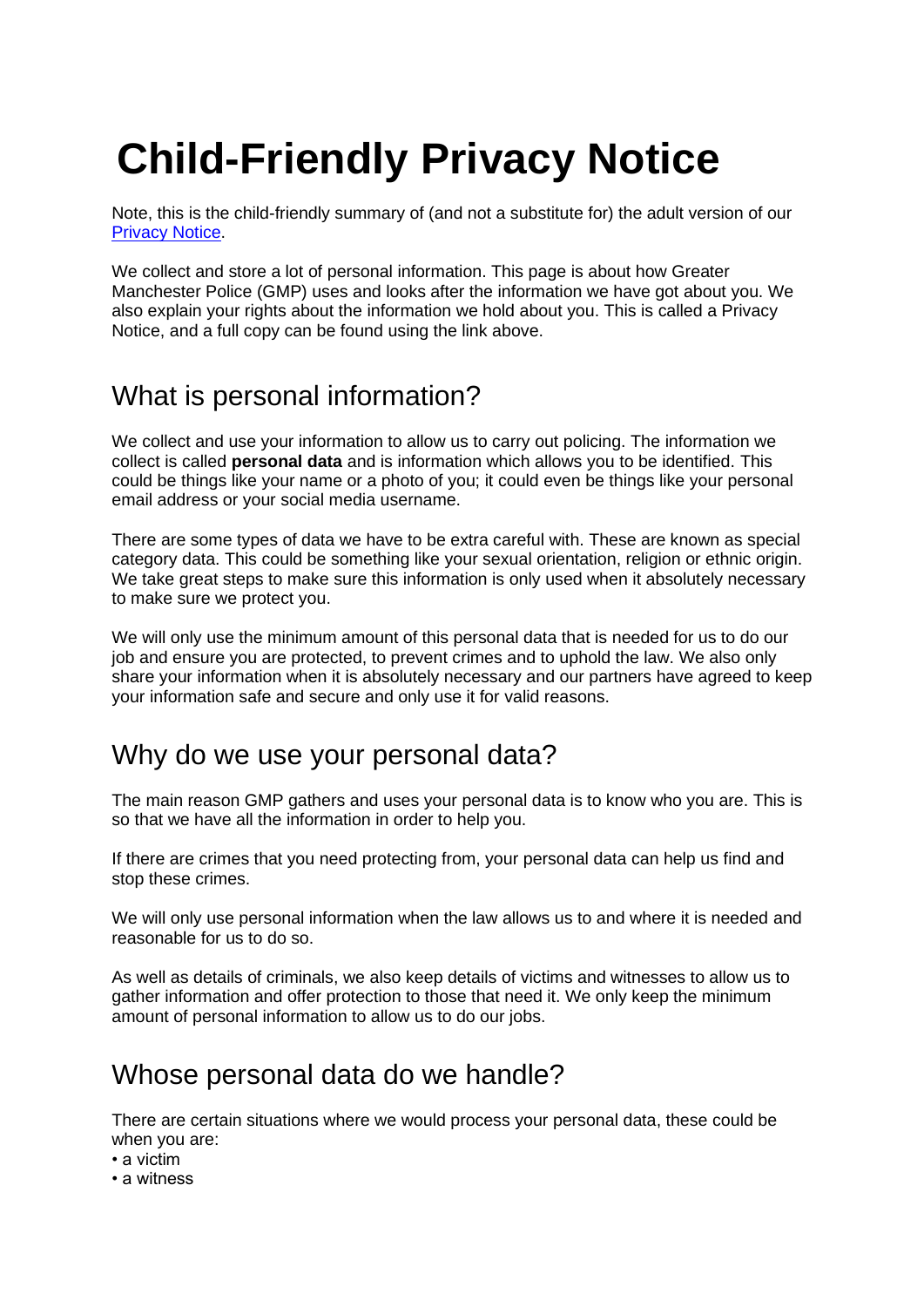- a person suspected of committing an offence
- a person making a complaint or asking a question

We keep this information securely, either electronically on a computer system or in a paper records. For example, this can be in the form of paper case files, emails or even CCTV.

## What personal data do we hold?

This depends on why you have had contact with us, it can be something simple like your name and address, or your full physical description. A full list can be found on the adult version of our [Privacy Notice.](https://www.gmp.police.uk/hyg/fpngmp/privacy-notice/)

Sometimes, we will get information about you from other agencies, such as Social Services or your school. All the information we are given is treated with the same level of security.

Your information is kept safe secure. It is only accessed by our staff or others who are working on our behalf. We will make sure that your personal information is handled fairly, lawfully and only shared with partners who will use it for valid reasons.

## Can we use your personal data for anything?

No. Even though GMP has your personal data, this doesn't mean we can do what we want with it, we have to follow some rules.

Everyone in GMP understands the need to keep your information safe. All staff are trained and our access to personal data is monitored. We only access your information when it is necessary to do so and we cannot just go looking because we want to.

Sometimes we have to ask you if we can use it, and if you say no then we can't. However, most of the time, we will need to use your personal data when we do our police work, and we can do this without asking you first.

We would never share your personal data with anyone else unless you tell us we can, or we think that doing so will protect you from harm or the law tells us to.

#### Who do we share personal data with?

We will only share your information with organisations that have signed an agreement to keep it as safe and secure as we do or is there is a lawful reason to share your data. Each person that wants to look at your data will have to put security in place to make sure it is safely stored. Your information is shared only when it is necessary and we only share what is relevant to what is happening.

We take the security of your personal information very seriously and we follow the laws relating to security. We make sure that appropriate policies, training and security measures are in place, including making sure our buildings are secure and protected.

## How long do we keep your personal data?

We will keep your personal data for as long as needed for our police work.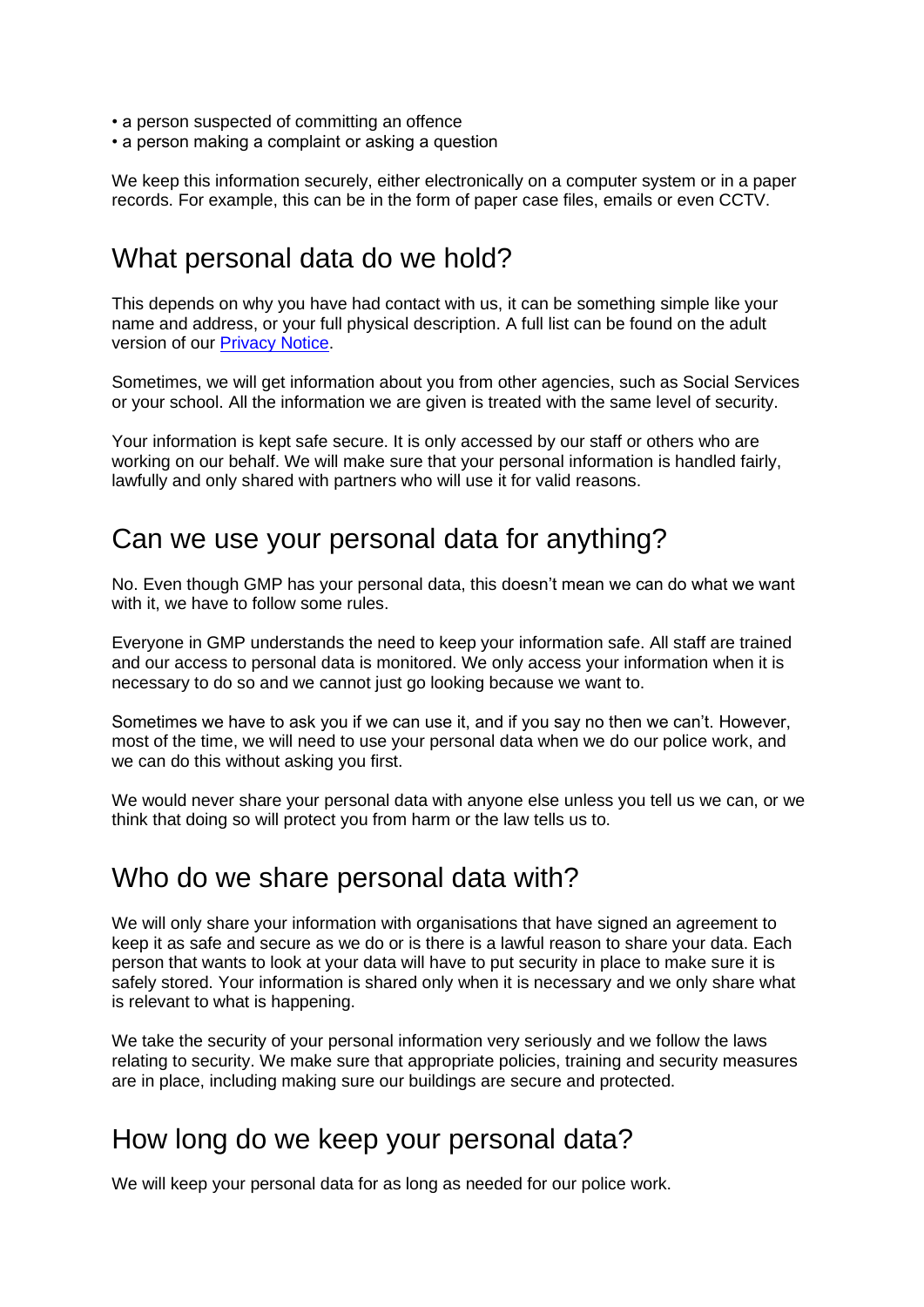We collect a lot of information for different reasons, so keeping it for a specific time is complicated. There are different rules for different types of data and we make sure we are following all the rules.

To help with this, we use a retention schedule which helps us to keep your information as long as required for the reason it was collected.

A more detailed explanation can be found on the adult version of our Privacy Notice.

## What can you do about the data we hold on you?

The law gives you 'rights' over the personal information GMP holds on you, this means you can:

- Ask us how we gather and use your information
- Ask for a copy of your information
- Ask us to change your information, if you think it's incorrect
- Ask us to delete your information where there is no reason in law for us to keep it
- Ask us to stop using your information, if you have a specific reason

If you would like to ask us to do any of the above, you can contact the Information Compliance & Records Management Unit by email at: [dataprotection@gmp.police.uk](mailto:dataprotection@gmp.police.uk)

Or write to us: Information Compliance & Records Management Unit c/o Openshaw Complex Lawton Street **Manchester** M11 2NS

Or you can visit any police station and ask in person.

If you do ask us for any of the above, it can help to have an adult to help you as we may need to check your identity. Once you have asked us, the law says we have to get back to you within a month.

## Should you be worried about sharing personal data online?

We often feel safe sharing details about ourselves online and on social media, but do we over share? Social media refers to a variety of online internet applications that enable you to create your own content and interact with others. Examples of social media are Facebook, Google, Snap Chat, Instagram and Twitter. It is important that you understand the risks of using these applications.

There is a large amount of information on the Internet regarding the risks of over sharing personal information, when to share and how to avoid scams. You can get useful hints and for secure sharing on social media can be found [here.](https://www.internetmatters.org/)

## Who can I speak to about my information?